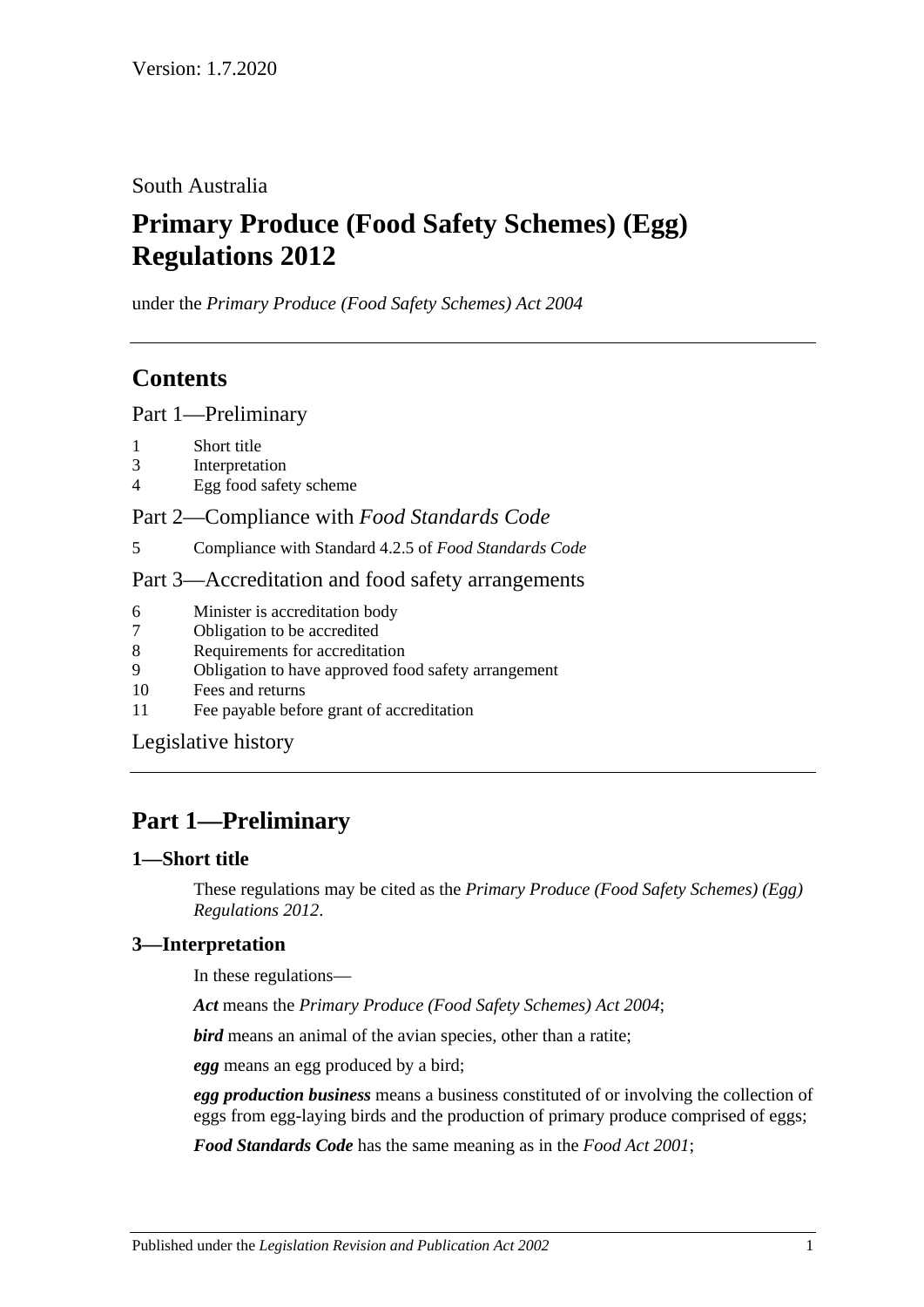*small egg production business* means an egg production business that does not involve either—

- (a) more than 50 egg-laying birds; or
- (b) the sale of eggs in any of the following circumstances:
	- (i) the sale of eggs to a food business within the meaning of the *[Food](http://www.legislation.sa.gov.au/index.aspx?action=legref&type=act&legtitle=Food%20Act%202001)  Act [2001](http://www.legislation.sa.gov.au/index.aspx?action=legref&type=act&legtitle=Food%20Act%202001)*;
	- (ii) the sale of eggs to an egg production business;
	- (iii) the sale of eggs at a market;
	- (iv) the sale of eggs by wholesale;

*Standard 4.2.5* means Standard 4.2.5 of the *Food Standards Code* and includes other documents called up by that Standard.

#### <span id="page-1-0"></span>**4—Egg food safety scheme**

These regulations establish the egg food safety scheme for an egg production business.

## <span id="page-1-1"></span>**Part 2—Compliance with** *Food Standards Code*

### <span id="page-1-2"></span>**5—Compliance with Standard 4.2.5 of** *Food Standards Code*

A producer engaged in an egg production business must comply with any requirement imposed on the producer by Standard 4.2.5 of the *Food Standards Code* in relation to eggs intended for sale.

Maximum penalty: \$5 000.

Expiation fee: \$315.

# <span id="page-1-3"></span>**Part 3—Accreditation and food safety arrangements**

#### <span id="page-1-4"></span>**6—Minister is accreditation body**

The Minister is the accreditation body for the egg food safety scheme.

#### <span id="page-1-5"></span>**7—Obligation to be accredited**

For the purposes of section 12 of the Act, a producer of primary produce must not engage in an egg production business other than a small egg production business without an accreditation.

#### <span id="page-1-6"></span>**8—Requirements for accreditation**

For the purposes of section  $15(1)(c)$  of the Act, an applicant for accreditation must satisfy the Minister that the applicant has the capacity, or has made or proposes to make appropriate arrangements, to satisfy the requirements of the Act and these regulations applicable to the activities to be accredited.

#### <span id="page-1-7"></span>**9—Obligation to have approved food safety arrangement**

An accredited producer must have a food safety arrangement approved by the Minister.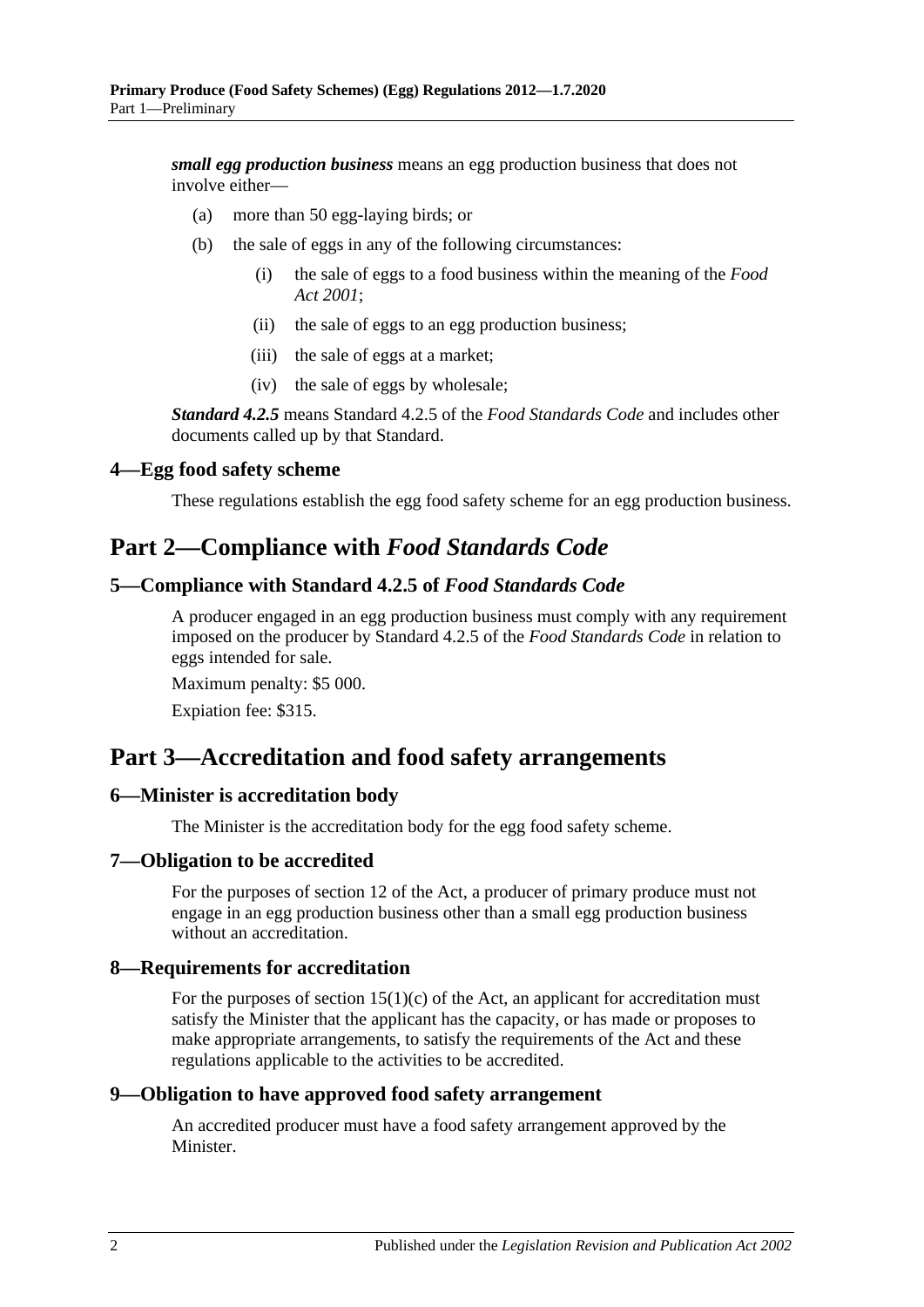#### <span id="page-2-0"></span>**10—Fees and returns**

- (1) For the purposes of section 17 of the Act, for each year, an accredited producer must, not later than the prescribed date—
	- (a) pay to the Minister the annual fee prescribed by fee notice; and
	- (b) lodge with the Minister a return that conforms to the requirements of the Minister about its form, contents and the manner in which it is made.
- (2) The *prescribed date* is the day and month specified by the Minister by notice in writing to the accredited producer.
- (3) For the purposes of section 17(2) of the Act, the penalty for default in paying an annual fee or lodging an annual return is as prescribed by fee notice.
- (4) The Minister may waive, defer or reduce a fee if the Minister considers it appropriate to do so in the circumstances.
- (5) The Minister may recover an amount payable to the Minister by way of a fee or part of a fee as a debt from the person liable to pay.
- (6) In this regulation—

*fee* means a fee prescribed by fee notice;

*fee notice* has the same meaning as in the *[Legislation \(Fees\) Act](http://www.legislation.sa.gov.au/index.aspx?action=legref&type=act&legtitle=Legislation%20(Fees)%20Act%202019) 2019*.

#### <span id="page-2-1"></span>**11—Fee payable before grant of accreditation**

- (1) Before a person is granted accreditation, the person must pay a fee of an amount calculated by multiplying—
	- (a) the annual fee that would have been payable by or on behalf of the person had the person been an accredited producer at the last date for payment of the annual fee; and
	- (b) the proportion that the number of whole months between the grant of accreditation and the next date for payment of the annual fee bears to 12 months.
- (2) The annual fee that would have been payable is to be calculated on the basis of the Minister's estimate of the maximum number of laying birds that would have been likely to have been involved in the egg production business had the person been an accredited producer at the last date for payment of the annual fee taking into account the proposed nature of the business.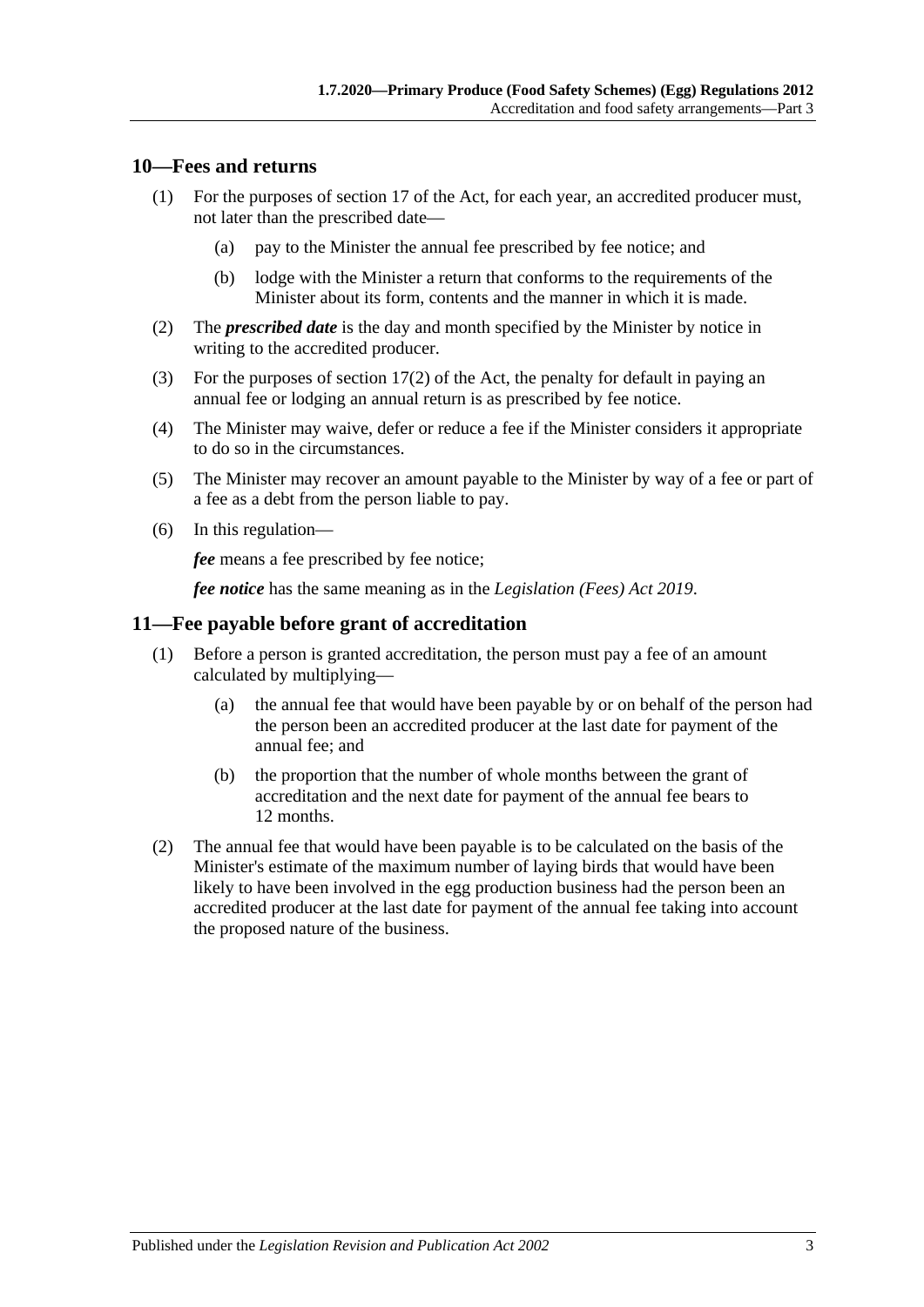# <span id="page-3-0"></span>**Legislative history**

## **Notes**

- Please note—References in the legislation to other legislation or instruments or to titles of bodies or offices are not automatically updated as part of the program for the revision and publication of legislation and therefore may be obsolete.
- Earlier versions of these regulations (historical versions) are listed at the end of the legislative history.
- For further information relating to the Act and subordinate legislation made under the Act see the Index of South Australian Statutes or www.legislation.sa.gov.au.

## **Principal regulations and variations**

New entries appear in bold.

| Year No     |     | Reference               | Commencement                         |
|-------------|-----|-------------------------|--------------------------------------|
| 2012 2      |     | Gazette 27.1.2012 p393  | 1.3.2012 except Pt 2-26.11.2012: r 2 |
| 2012 54     |     | Gazette 31.5.2012 p2240 | $1.7.2012$ : r 2                     |
| 2013 58     |     | Gazette 6.6.2013 p2123  | $1.7.2013$ : r 2                     |
| 2014 149    |     | Gazette 19.6.2014 p2688 | $1.7.2014$ : r 2                     |
| 2015 108    |     | Gazette 18.6.2015 p2679 | $1.7.2015$ : r 2                     |
| 2016 80     |     | Gazette 23.6.2016 p2206 | $1.7.2016$ : r 2                     |
| 2017 111    |     | Gazette 22.6.2017 p2284 | $1.7.2017$ : r 2                     |
| 2018 101    |     | Gazette 21.6.2018 p2254 | $1.7.2018$ : r 2                     |
| 2019        | 126 | Gazette 13.6.2019 p2008 | $1.7.2019$ : r 2                     |
| <b>2020</b> | 183 | Gazette 4.6.2020 p3047  | $1.7.2020:$ r 2                      |

# **Provisions varied**

New entries appear in bold.

| Entries that relate to provisions that have been deleted appear in italics. |  |  |  |
|-----------------------------------------------------------------------------|--|--|--|
|-----------------------------------------------------------------------------|--|--|--|

| Provision   | How varied                                                            | Commencement |
|-------------|-----------------------------------------------------------------------|--------------|
| r2          | omitted under Legislation Revision and<br><b>Publication Act 2002</b> | 1.7.2013     |
| r10         |                                                                       |              |
| r 10(1)     | varied by 183/2020 r 4(1)                                             | 1.7.2020     |
| r 10(3)—(6) | inserted by $183/2020$ r 4(2)                                         | 1.7.2020     |
| r12         | deleted by $183/2020r5$                                               | 1.7.2020     |
| Sch 1       | substituted by $54/2012$ r 4                                          | 1.7.2012     |
|             | substituted by $58/2013$ r 4                                          | 1.7.2013     |
|             | substituted by $149/2014$ r 4                                         | 1.7.2014     |
|             | substituted by $108/2015$ r 4                                         | 1.7.2015     |
|             | substituted by $80/2016$ r 4                                          | 1.7.2016     |
|             | substituted by $111/2017$ r 4                                         | 1.7.2017     |